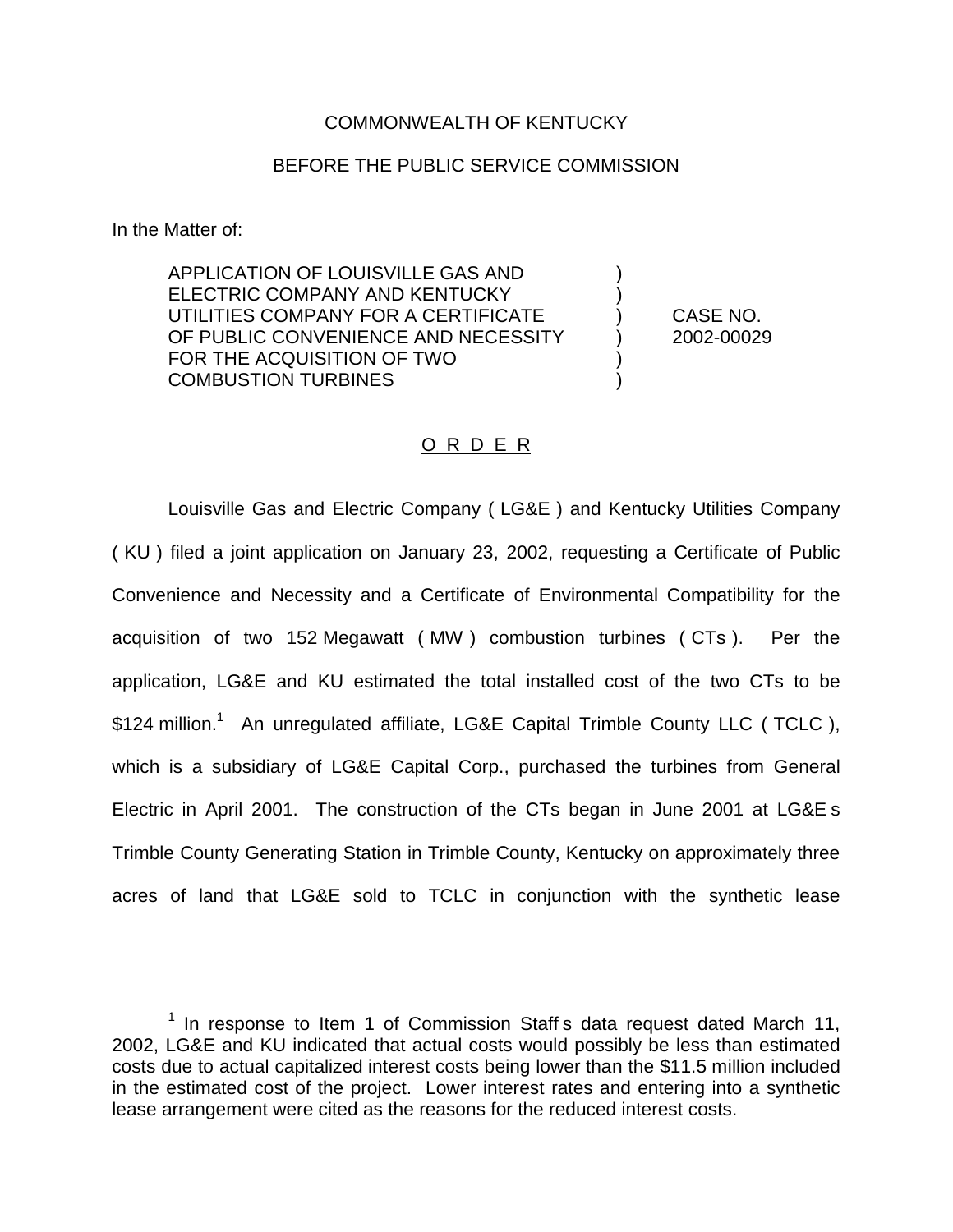arrangement entered into for purposes of financing the construction. The CTs are expected to be in operation by June 1, 2002.

LG&E and KU state that the CTs are needed to reliably serve their customer loads, and that acquiring these CTs is the most reasonable, least-cost option available to meet those loads. Based on each utility s existing capacity and load, the application proposes that LG&E own 29 percent of both CTs, with KU owning the remaining 71 percent. In assessing their need for additional capacity, LG&E and KU issued a Request For Proposal ( RFP ) for purchased power on February 26, 2001. The responses to that RFP indicated that acquiring the two CTs would be the least-cost alternative for meeting LG&E s and KU s load requirements.

LG&E s and KU s planning reserve margin is based on a range of 11 percent to 14 percent and they have committed to maintaining a target reserve margin near the upper end of that range. Based on their 2001 load forecasts, without additional capacity, LG&E s and KU s combined forecast reserve margin for 2002 will be 12.1 percent. With the acquisition of one CT, the forecast reserve margin for 2002 will increase to 14.5 percent, while the acquisition of both CTs will increase the forecast reserve margin to 16.8 percent. For 2003, the reserve margin is forecast to be 9 percent with no capacity additions and 14 percent with both CTs installed.

LG&E and KU point out that the resource assessment they relied upon in selecting the proposed CTs as the next increment of capacity was based on their 2000 load forecasts. Those forecasts indicated a capacity deficiency for 2002 approximately 100 MW greater than the deficiency indicated by their 2001 load forecasts. Based on

-2-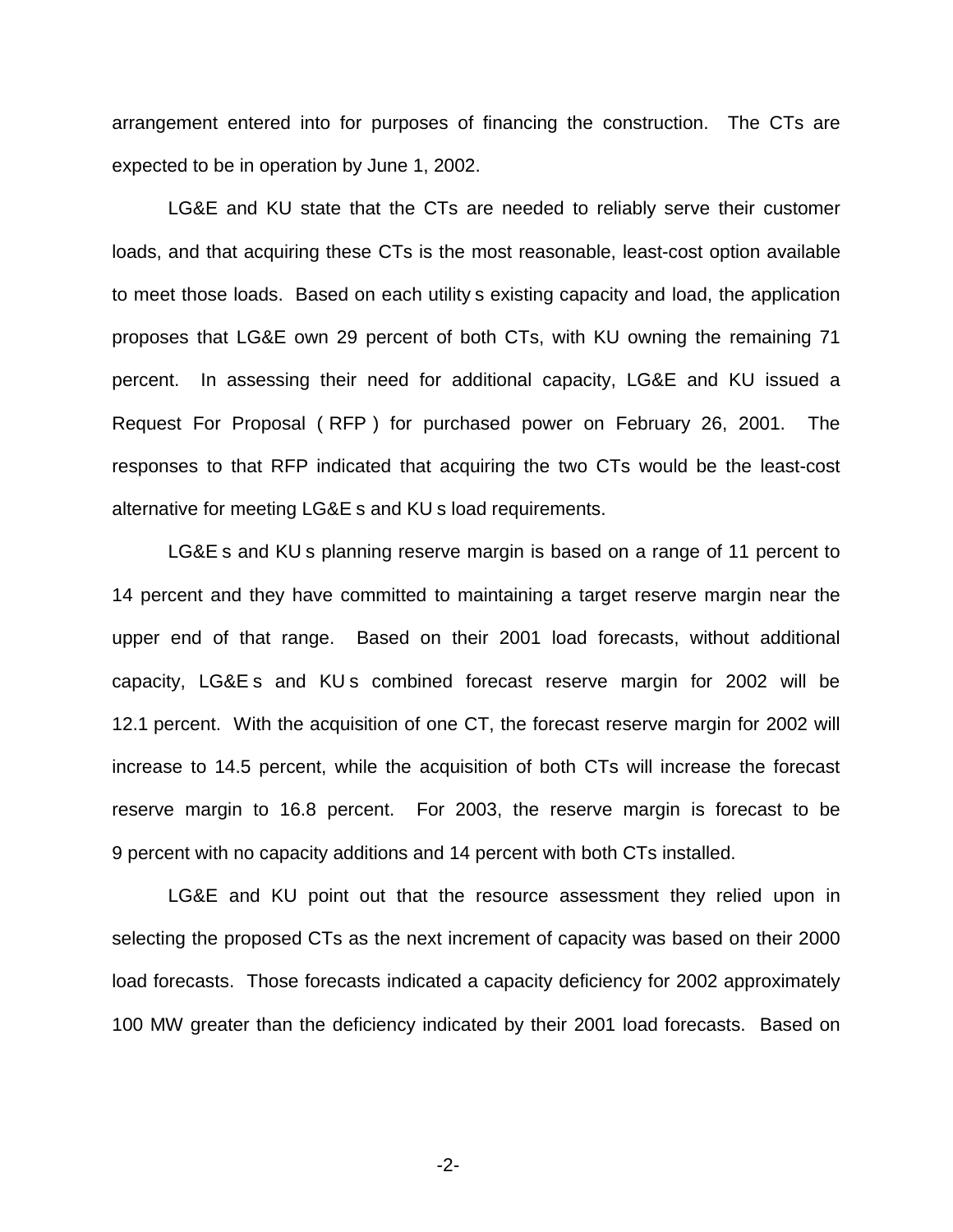the 2000 forecasts, additional capacity of roughly 250 MW would be needed to produce a planning reserve margin of 14 percent in 2002.

The Attorney General ( AG ) and Kentucky Industrial Utility Customers, Inc. ( KIUC ) requested and were granted intervention in this proceeding. Subsequent to an informal conference on February 6, 2002, the Commission established a procedural schedule which provided for two rounds of discovery, intervenor testimony, and a public hearing. Testimony was filed by the AG and a public hearing was held at the Commission s offices on April 19, 2002. KIUC raised no objection to the acquisition of the two CTs.

#### BACKGROUND

LG&E received an air permit from the Natural Resources and Environmental Protection Cabinet on June 22, 2001 for the two CTs. LG&E and KU intended to construct the CTs and in June 2001 were preparing an application requesting the Commission to issue a certificate authorizing the construction. However, on June 19, 2001, the Governor issued Executive Order 2001-771, which imposed a 180-day moratorium on the Commission s acceptance of such applications. Due to this delay, construction was begun by the utilities unregulated affiliate, TCLC. On January 11, 2002, the moratorium was revised by Executive Order 2002-50 to allow the Commission to accept applications for certificates to construct, but not to issue such certificates. The moratorium was later revised on January 23, 2002 by Executive Order 2002-95 to allow a certificate to be issued if the application concerns generation required for Kentucky customers during the summer of 2002.

-3-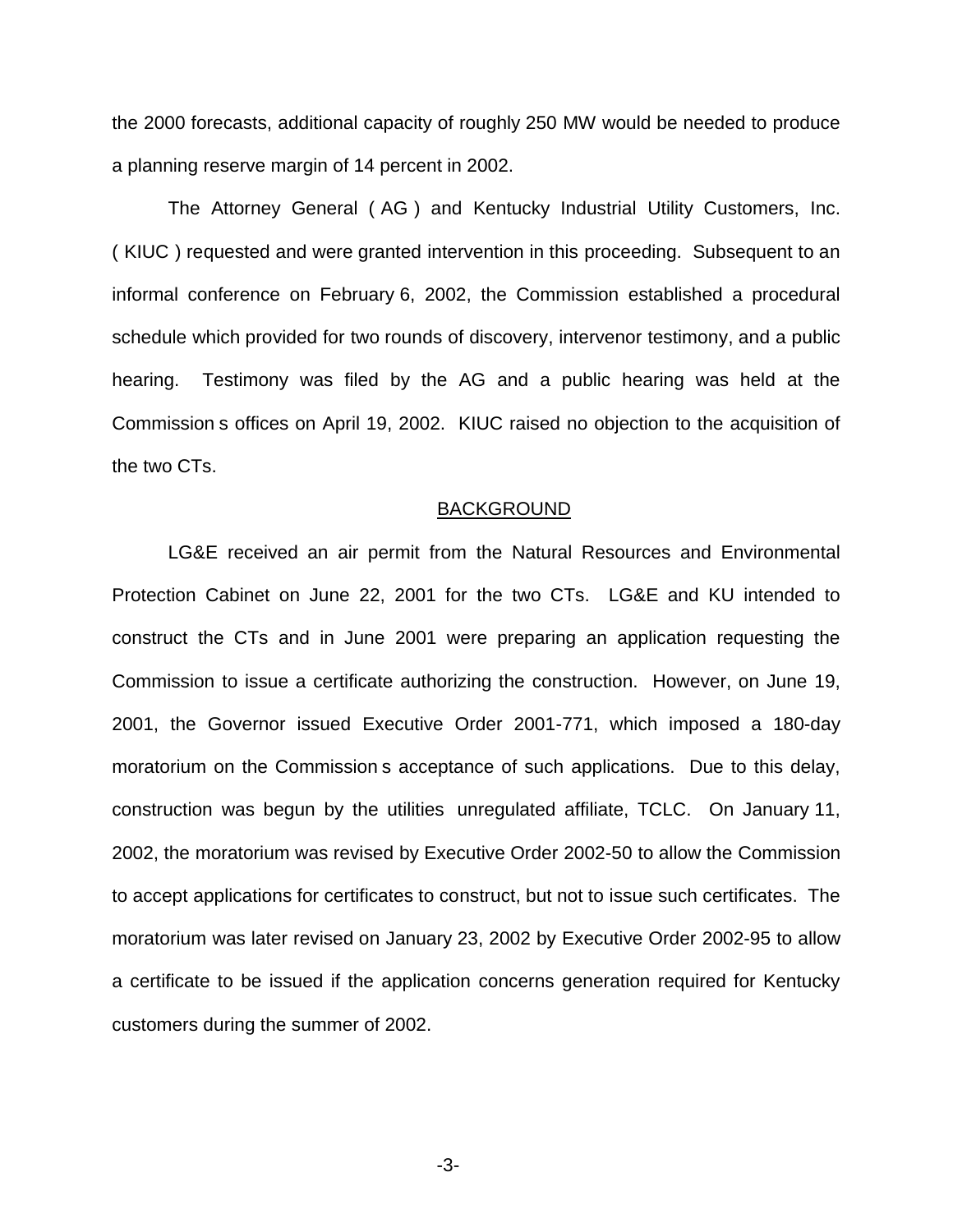## AG POSITION

Based on the planning reserve margins used by LG&E and KU, the AG states that one CT is justified for 2002, but that two CTs will push the reserve margin above the upper end of the target range. The AG does not claim that the reserve margin for 2002 with the addition of both CTs will be unreasonable; rather, he claims that Executive Order 2002-95 prohibits the Commission from granting a certificate for both CTs because the new electric generation is not required to serve Kentucky s electric customers during the summer of 2002. With a 16.8 percent forecast reserve margin for 2002 based on the most recent load forecasts, the AG argues that two CTs are not required to serve LG&E s and KU s customers during the summer of 2002. The AG maintains that the Commission should approve the acquisition of one CT for 2002 and approve the acquisition of the second CT for 2003.

The AG points out that in recent years LG&E and KU have been adding gas-fired peaking capacity and that in this case LG&E and KU considered only natural gas-fired generation for meeting their increasing load requirements. Due to the volatile nature of both natural gas supply and prices, the AG contends that LG&E and KU should examine other alternatives such as additional capacity at LG&E s Falls of the Ohio hydroelectric plant.

#### LG&E AND KU POSITION

LG&E and KU argue that both CTs will be expected to serve their customers during the summer of 2002. LG&E and KU note that nine of their seventeen CTs are between 30 to 40 years old, and that some of their base load units are between 40 and 50 years old, which may result in unexpected failures. In case of warmer than normal

-4-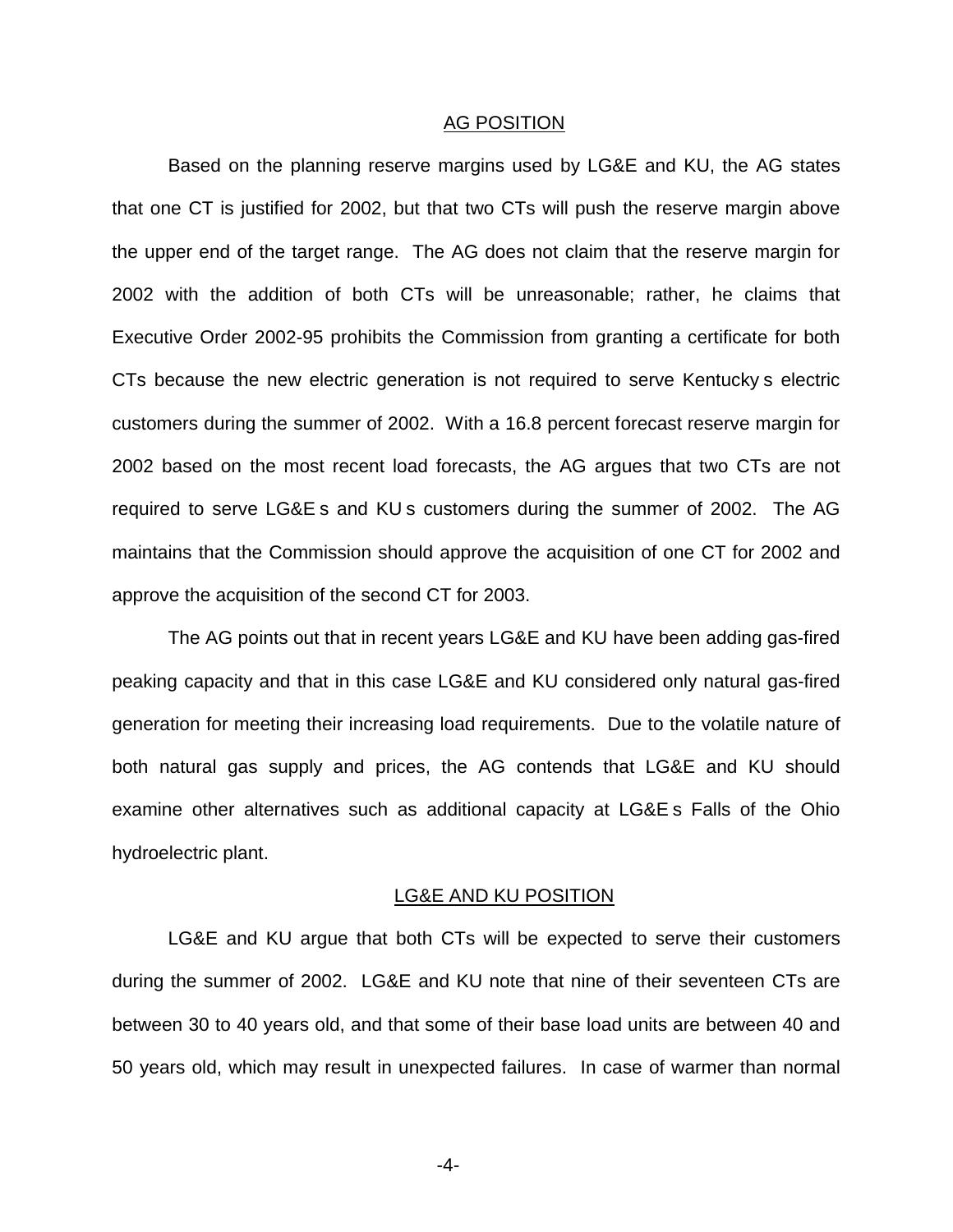weather, unexpected extreme forced outages, or undelivered purchased power, the availability of the CTs will be key to LG&E s and KU s ability to serve native load customers without interruption or reliance on the wholesale market. Further, LG&E and KU state that if both CTs are not acquired now, their unregulated affiliate will attempt to enter into a long-term business arrangement for the unacquired unit, rendering it permanently unavailable for a later acquisition by LG&E and KU. As for not considering the alternative of additional capacity at the Falls of the Ohio plant, LG&E and KU state that such run-of-the-river capacity is not suitable for meeting peak demand because power can be generated only when the flow of the Ohio River is at an appropriate level.

#### **DISCUSSION**

## Current Resource Planning

LG&E s and KU s analysis supports the construction of the two CTs as the least cost option for meeting loads in 2002 and 2003 compared to relying on purchase power peaking alternatives. Executive Order 2002-95 has recently been superseded by Executive Order 2002-540, issued May 15, 2002, which lifts the moratorium on the issuance of certificates to construct new power plants. With the termination of the moratorium, the AG s objection to the issuance of a certificate to acquire two CTs now is rendered moot. Based on the evidence of record, the Commission finds that the acquisition of the two CTs is the least cost option to reliably serve LG&E s and KU s customer loads, is reasonable, and should be approved. The Commission also finds that LG&E and KU should continue to analyze the feasibility of adding additional hydro capacity at the Falls of the Ohio plant even though such capacity may not be available when needed to meet peak demand.

-5-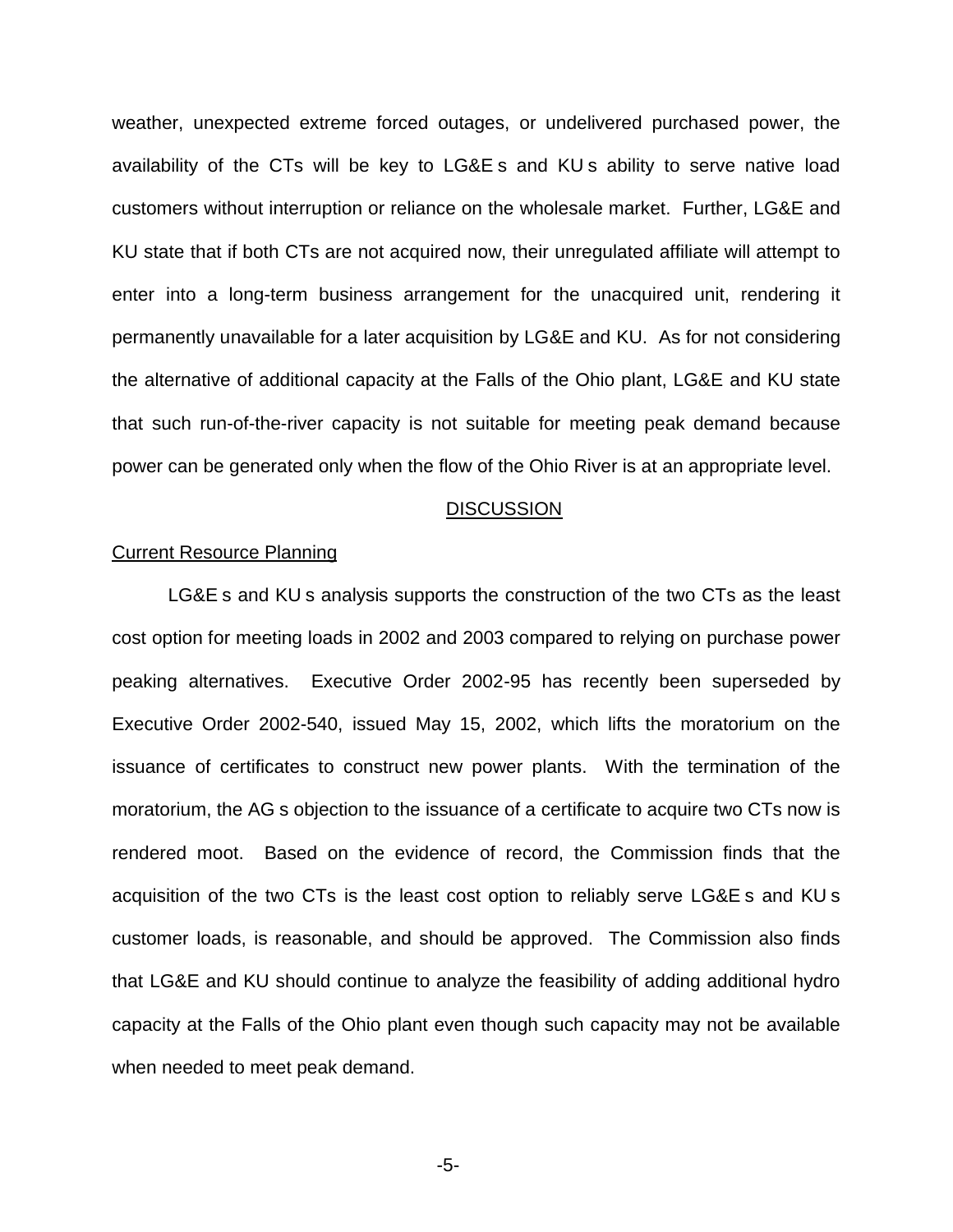The application as filed also requests the Commission to issue a Certificate of Environmental Compatibility, pursuant to KRS 278.025, for the two CTs. However, on April 24, 2002, the Governor signed Senate Bill No. 257, which repealed KRS 278.025 as of that date. Consequently, no Certificate of Environmental Compatibility is now needed.

## Future Resource Planning

In the last 4 years, LG&E and KU have added four CTs to their system, adding two in 1999 and two more in 2000. In both 1999 and 2000, an unregulated affiliate constructed the CTs on generating sites owned by either LG&E or KU. In both instances, as in this case, LG&E and KU requested a certificate to acquire the CTs after construction had commenced. The Commission recognizes that the land available for new generation at the utilities existing generating sites is finite. We also realize this land is very valuable to the utilities and their customers due to the existing infrastructure that includes both natural gas pipelines and electric transmission lines. Because of the finite nature and value of these sites, we find that LG&E and KU should seek Commission approval prior to entering into the sale or lease of any land located on an existing generation site.

## **Transfer Pricing of CTs**

LG&E and KU state that the CTs should be transferred at cost, in accordance with the regulations of the Securities and Exchange Commission ( SEC ). LG&E and KU indicate that this treatment is necessary due to the fact that their parent company, LG&E Energy, is part of the PowerGen registered holding company system.

-6-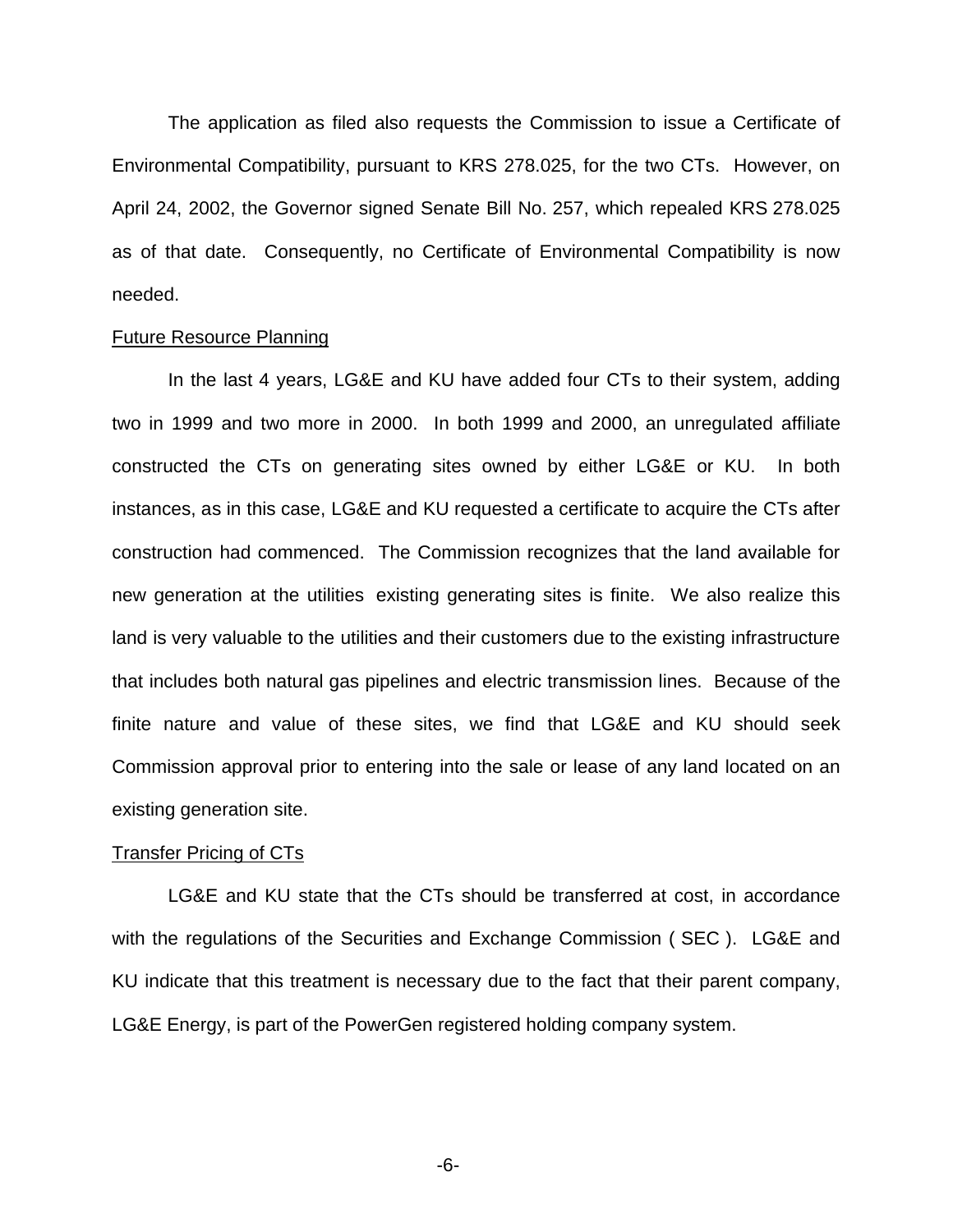LG&E sold property to TCLC, in connection with the aforementioned synthetic lease arrangement, in order to establish a site for TCLC s construction of the CTs. The property will be sold back to LG&E at cost when the CTs are transferred to LG&E and KU in accordance with LG&E Energy s Corporate Policies and Guidelines for Inter-Company Transactions ( Corporate Guidelines ) as adopted by the Commission in Case No. 1997-00300.<sup>2</sup>

The Commission agrees that the CTs should be priced at cost and finds that LG&E and KU should file their final determination of the cost of the transferred CTs within 30 days after the date of the transfer. The determination should be in accordance with the requirements of the SEC and LG&E Energy s Corporate Guidelines. All accounting entries made to the books of LG&E and KU relating to the transfer of the CTs, the allocation of the cost of the CTs between LG&E and KU, and the reacquisition of the land on which the CTs were constructed should also be filed with the Commission within 30 days of the transfer.

IT IS THEREFORE ORDERED that:

1. LG&E is granted a Certificate of Public Convenience and Necessity for the acquisition of 29 percent of two 152 MW CTs constructed by TCLC at LG&E s Trimble County Generating Station by TCLC, and KU is granted a Certificate of Public Convenience and Necessity for the acquisition of the remaining 71 percent.

2. LG&E s and KU s request for a Certificate of Environmental Compatibility is dismissed as moot.

 $2$  Case No. 1997-00300, Joint Application of Louisville Gas and Electric Company and Kentucky Utilities Company for Approval of Merger (final Order dated September 12, 1997).